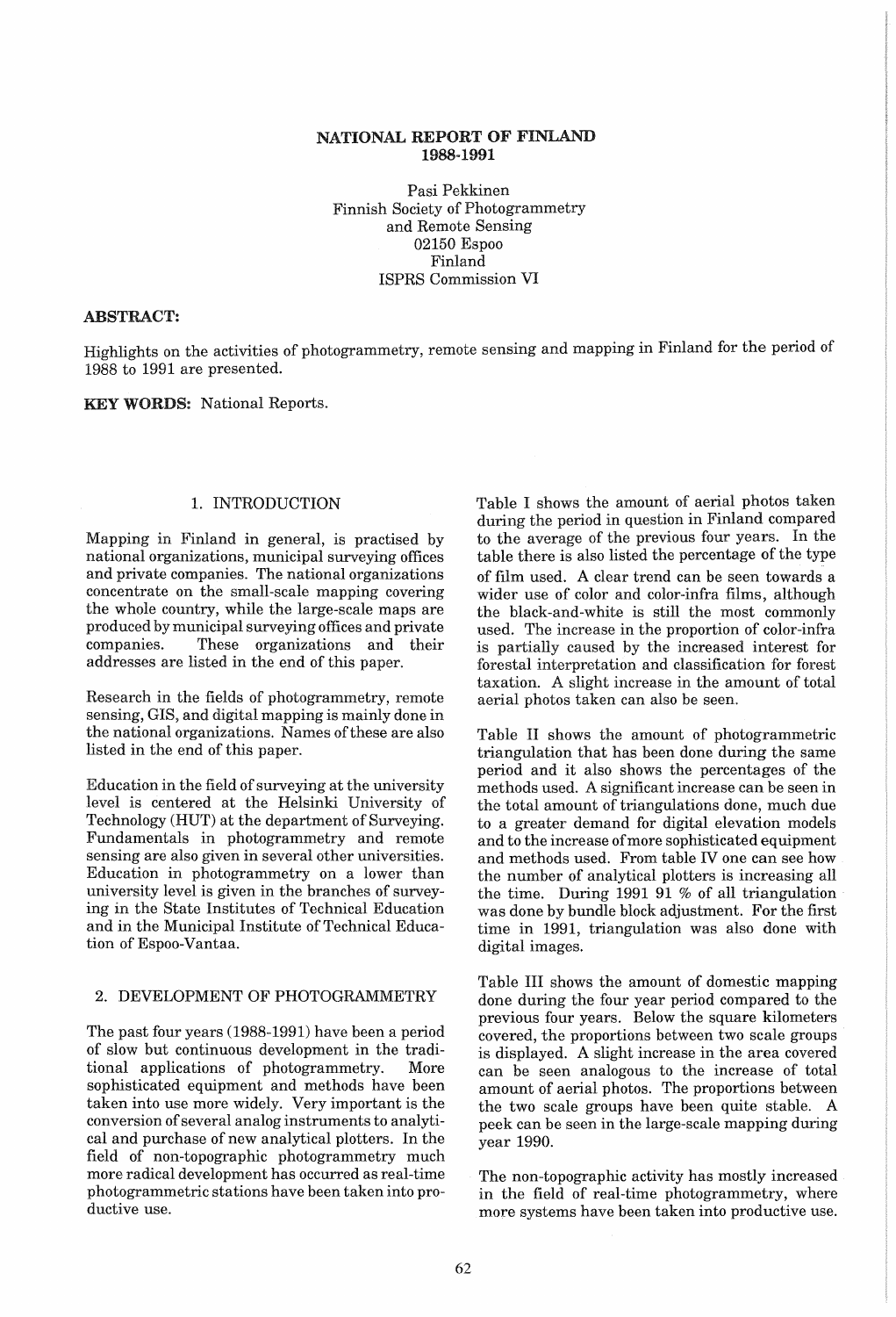These systems have been installed to applications such as: robot guidance, road maintenance and deformation measurements. The non-topographic applications using close-range cameras have been used at a quite stable level.

## 3. DEVELOPMENT OF REMOTE SENSING

The remote sensing activities have increased all the time. One indicator is the increase of the number of remote sensing and digital image processing systems (see table V) in operational use. Forest inventory has been one of the main research topics. Much emphasize has also been put on the development of the HUTSCAT (Helsinki University of Technology SCATterometer) radar by the Institute of Space Technology of HUT, and its use for the remote sensing of forestry. The radar is carried by a helicopter. The interpretation and analysis of these and other radar images have also been under heavy research in Finland during the past four years.

Other important research activities are the use of multi-temporal image sequences to analyze temporal changes and the interpretation of multi-source image data. A research project to develop an airborne remote sensing system using a videocamera for color or color-infra image acquisition has begun. The interpretation of Landsat and SPOT imagery has reached, at least, a half-operational status. The real-time system for transmitting satellite data products to icebreakers has also reached an operational level as well as the land-use classification.

## 4. DEVELOPMENT OF GIS AND DIGITAL MAPPING

The past four years could well be stated as the era of the second generation GIS-systems. The prototype systems have been replaced with more advanced. Collection of the most important land information in a numerical form, will be finished in the late 1990's. Maps in numerical form cover  $500 \text{ km}^2$ . This is a very small portion of all largescale maps of Finland.

The number of GIS users has increased remarkably during the last two years. There are over 300 organizations using GIS in Finland and about 1500 graphical workstations. The increase in the number of users, workstations and GIS-systems taken into use has been about 50 % per year. The emphasis in software development has been in tailoring original systems to the needs of Finnish users. The trend is to UNIX workstations and to PC environments instead of VAX/VMS. Great emphasis has been placed on the joint use of geographical information. The joint use concept for geographical information has been developed in Finland from 1985-1991 in the national LIS-project by a hundred people from about thirty organizations. The concept is based on decentralized data maintenance and it is open to all important geographical information resources as well as users. The Geographical Data Directory System (GDDS) is the kernel of the joint use. It has now been in operation for one year and has nearly 200 users.

For several years forest industry and administration as well as transport optimization, land-use planning, environmental research and control have also been active. The largest expansions in recent years have taken place in facility management applications and in municipalities. A terrain model has been produced at the scale of 1:10 000 for a mobile telephone network as well as for other purposes. At present, excluding Northern Finland, digital contours are available at 1:10 000. The Environmental Information Centre has digitized catchment areas.

# 5. EDUCATION AND RESEARCH

# 5.1 Education in Finland

Education in surveying at the university level is centered to the Helsinki University of Technology (HUT) and the department of Surveying. Annual intake is appr. 50 students of which  $1/3$  are female. The average time needed for a Master of Science degree is about seven years. In addition to HUT, university level education in fundamentals of photogrammetry and remote sensing plus special courses in the determination of forms and deforma-

tions, is given at the Tampere University of Technology (TUT).

Fundamentals in remote sensing are also taught in the departments of geography and forestry at the University of Helsinki, in the department of geography at the University of Oulu, in the departments of geography and biology at the University of Turku, and in the department of forestry at the University of Joensuu.

During the period in question fourteen M.Sc. theses, two licentiate degree theses, and two doctorate theses in photogrammetry or remote sensing have been accepted. The two dissertations were:

> Sarjakoski, T.:"Automation in Photogrammetric Block Adjustment Systems".

> Kuittinen, R.:"Determination of Aerial Snow Water Equivalent Using Satellite Images and Gamma Ray Spectrometry".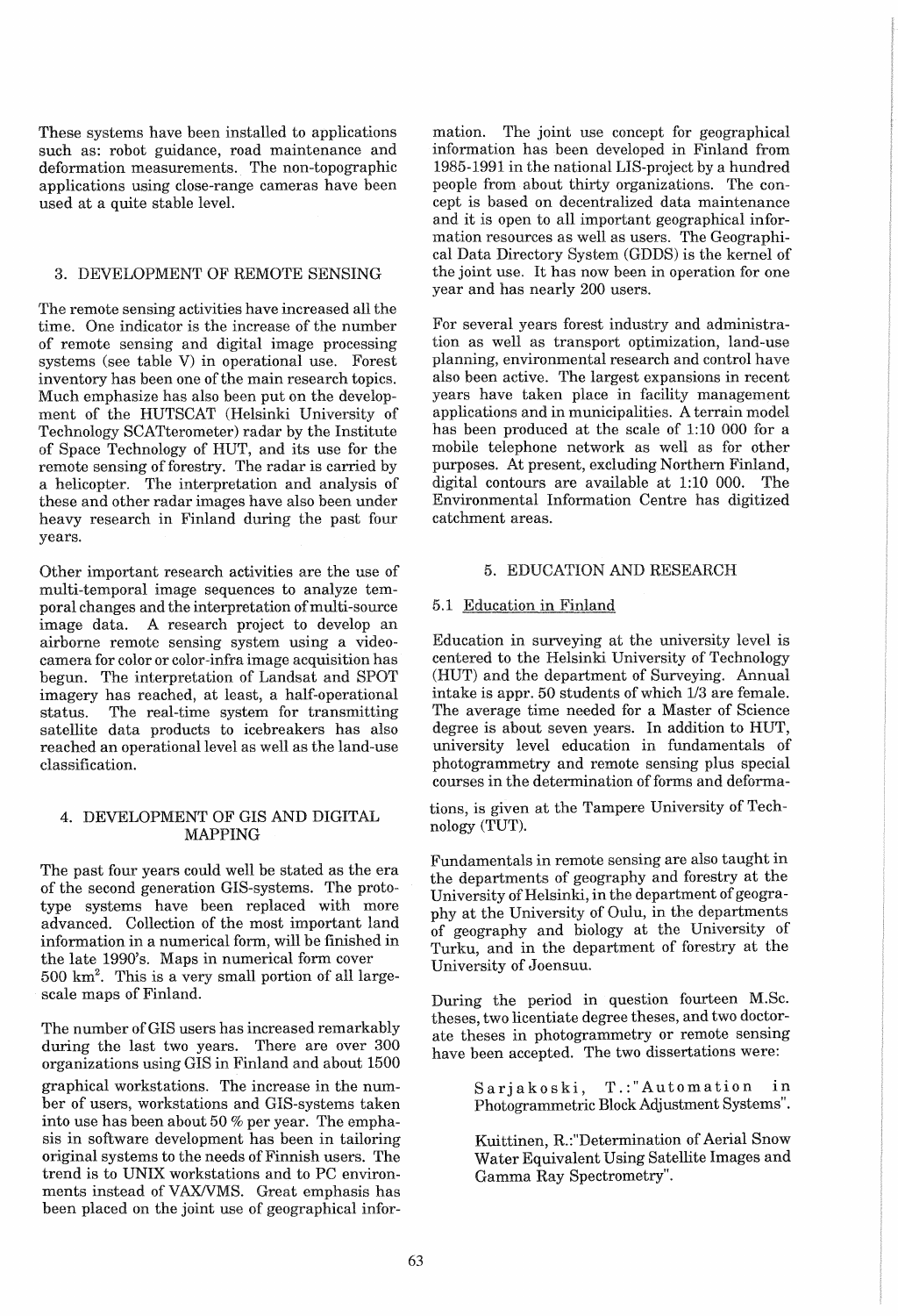The post-graduate and supplementary education has been mainly offered at the HUT. In 1988 a post-graduate seminar was held on "Trends of Automation in Photogrammetry", as well as a seminar on "3-D Vision and Photogrammetry for Industry".

In 1989 a seminar was held on "Neural Networks and Image Processing", in 1990 on "GPS for Photogrammetry", as well as on "Digital Image Processing". In 1991 following seminars and postgraduate lectures were held at HUT:

- "Robust Estimation Techniques"
- "Use of Photogrammetry in Medicine"
- "Automatic Aerotriangulation"
- "About Digital Workstations".

Most of the lecturers have been specialists from abroad.

During this year there will be a major reform concerning education lower than the university level, as their curriculum will expand from three to four years.

#### 5.2 Research activities in Finland

Following is a short overview of the research done in Finnish organizations.

## HELSINKI UNIV. OF TECHNOLOGY (HUT)

Institute of Photogrammetry and Remote Sensing Institute of Space Technology

- \* Recursive estimation methods in photogrammetry
- \* The stability testing of analytical plotters
- \* Digital image processing: area based segmentation, feature extraction and representation, and texture classification
- \* Digital close-range photogrammetry
- \* Real-time applications of digital close-range photogrammetry
- \* Approximation of curves and surfaces
- \* Feature based photogrammetry \* Projective transformations in
- photogrammetry
- Use of neural networks in remote sensing
- Construction of Airborne Scatterometers
- Development of Airborne and Ground-based Radiometers
- Remote sensing of forests, sea ice and snow

## TAMPERE UNIV. OF TECHNOLOGY (TUT) Department of Civil Engineering

- \* Measurements in building restoration and CAD-modelling
- Industrial measurements
- The accuracy and quality control of photogrammetric measurements

## UNIVERSITY OF HELSINKI (UH)

Dept. of Forest Mensuration and Management

\* Satellite images in forest inventory

## UNIVERSITY OF JOENSUU (UJ)

Department of Forestry

- Department of Physics
	- \* Use of satellite images in forest inventory
	- Pseudo-resolution
	- \* The effect of Forward Motion Compensation on resolving power

#### UNIVERSITY OF OULU (UO)

Department of Geography

\* Physiognomical environmental changes

### UNIVERSITY OF TURKU (UT)

- Department of Biology
	- \* Interpretation of vegetation using satellite imagery

# FOREST RESEARCH INSTITUTE (FRI)

The joint use of SPOT images, aerial photos and field data in forest mensuration

## FINNISH GEODETIC INSTITUTE (FGI)

- GPS in aerial triangulation (jointly with NLS) and in geological low-altitude mapping (jointly with GSF)
- Numerical interpretation methods in remote sensing and their error estimation
- Radiometric calibration of satellite imagery (jointly with NLS)
- Numerical videotechniques in remote sensing (jointly with TRC)
- The influence of temperature variations on the photo coordinates in an analytical plotter
- Design and implementation of a low-cost stereo workstation
- Study of the suitability of desktop scanners for scanning aerial photographs
- Study of JPEG-compression for scanned aerial photographs
- Feasibility study of knowledge based methods for remote sensing and cartography

# FINNISH INST. OF MARINE RESEARCH (IMR)

\* Sea ice remote sensing<br>\* Roal-time system for 1 Real-time system for transmitting satellite data products to icebreakers (jointly with

# GEOLOGICAL SURVEY OF FINLAND (GSF)

TRC)

- Exploration of geological resources using remote sensing
- Integration of remote sensing data with geological, geophysical and geochemical data for exploration and geological mapping purposes
- Study of image processing for geological purposes

#### METEOROLOGICAL INSTITUTE (MI)

Meteorological applications of Remote Sensing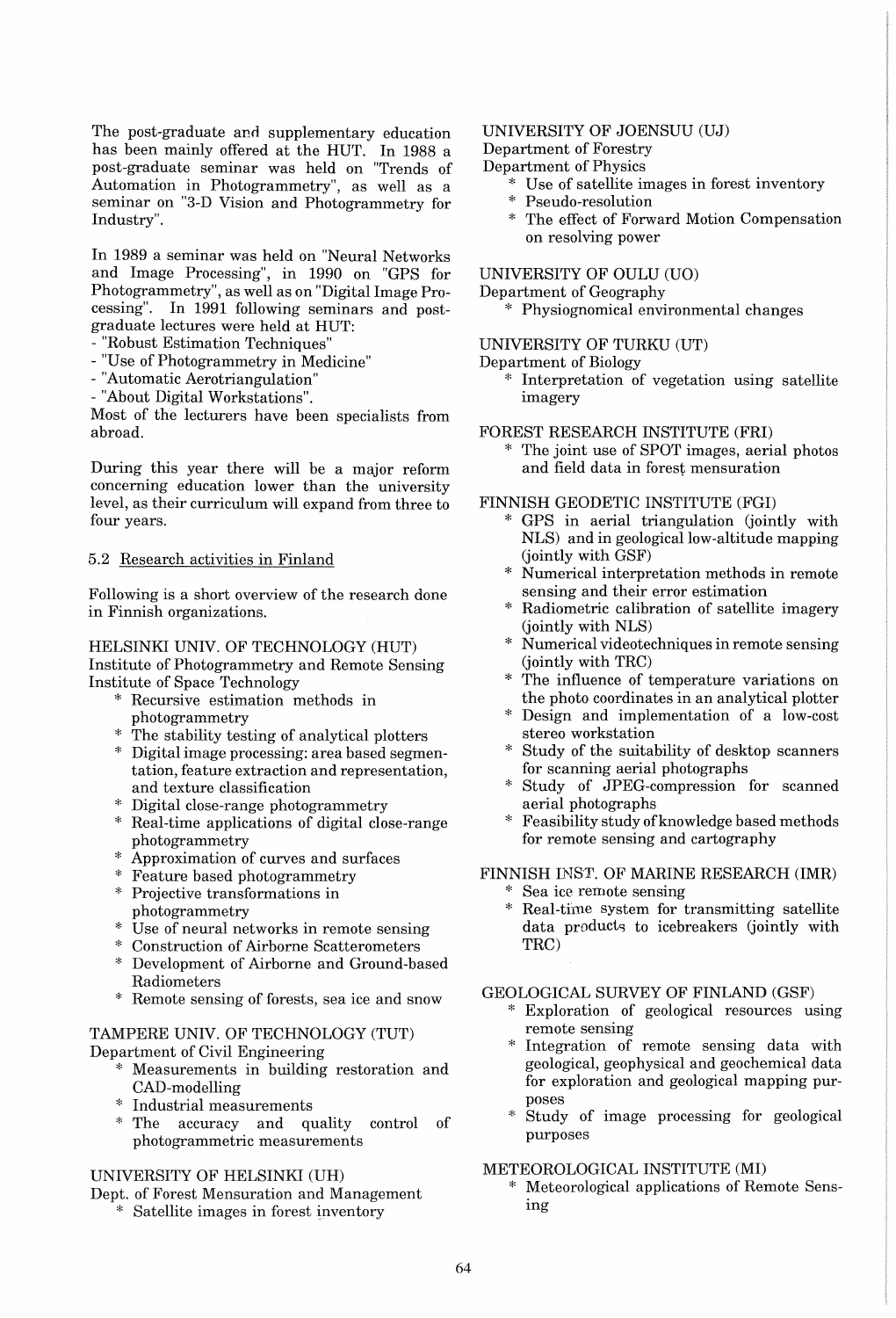# NATIONAL BOARD OF WATERS AND ENVIRONMENT (NBWE)

Environmental Data Centre

Deriving atmospherically corrected albedos and brightness temperature from NOAA AVHRR data

TECH. RESEARCH CENTRE OF FINLAND (TRC) Instrument Laboratory

- Use of videoimages in remote sensing
- Development of a color-infra videocamera
- \* Polarimetric radar signatures of forests
- \* Development of image interpretation system using multi-source data
- Analysis of a forest ecosystem using multisource digital map data
- Compression of remote sensing data

# OY MAPVISION LTD

\* Development research for photogrammetric stations on automatic measuring procedures and on-line applications of manufacturing control and maintenance

### 6. SCIENTIFIC AND PROFESSIONAL ASSOCIATION

#### 6.1 Professional subjects

Prof.Dr. Einari Kilpelä is the member of the ISPRS Financial Commission for the period of 1988-1992.

Prof. Dr. Tapani Sarjakoski is the co-chairman of ISPRS Commission III WG 4 "Knowledge Based Systems".

Mrs. Aino Savolainen was granted the honorary membership of the ISPRS.

Prof.Dr. Einari Kilpela is a member of editorial staff of the journal "Photogrammetria".

Mr. Henrik Haggrén was the vice-chairman of FIG Commission 6 "Engineering Surveys" until 1991 when he became its chairman.

The Finnish representatives in the Organization \_ Jropeenne d'Etudes Photogrammetriques Experimentales (OEEPE) are Mr. Matti Jaakkola from NBS, and Prof.Dr. Einari Kilpela from HUT. Mrs. Pirkko Noukka from NBS, has been the chairperson of Commission A.

Prof.Dr. Einari Kilpelä is the second auditor of OEEPE.

Prof. Dr. Risto Kuittinen from FGI is a member of ESA EOSTAG WG, a member in the Swedish Space Agency's Remote Sensing Committee, the Finnish representative on the International Association of Hydrological Sciences (lAHS) committee for remote sensing.

The Institute of Meteorology is a member of ESA EOPP, EUMESAT Council and ESA/STG.

Prof. Dr. Risto Päivinen from UJ is the president of "International Union of Forest Research Organizations" (IUFRO).

Prof. Dr. Simo Poso from UH is the president of the IUFRO WG "Inventories Aided by Remote Sensing".

The Institute of Photogrammetry and Remote Sensing became the member of EARSeL in 1989, and the Finnish Geodetic Institute in 1990.

Prof.Dr. Einari Kilpela is a rapporteur on Deutsche Geodatische Kommission.

Mr. Henrik Haggrén from HUT was awarded the Carl-Pulfrich prize in 1991.

The president of the Finnish Society of Photogrammetry and Remote Sensing was Mr. Hannu Salmenperä during 1987-1989, and Mrs. Pirkko Noukka from 1990-1992.

The honorary degree of Doctor in Technology was conferred on Professor Dr.-Ing. Friedrich Ackermann on September 9, 1988.

The International Geoscience and Remote Sensing Symposium (IGARSS'91) was held in Espoo, Finland, June 3-6, 1991.

The FIG XIX Congress was held in Helsinki on June 10-19, 1990.

6.2 Addresses

Organizations other than education and research:

City Surveying Dept. Planning Department Viipurinkatu 2 P.B. 233 00510 Helsinki

FINNISH SOCIETY OF PHOTOGR. NATIONAL BOARD OF PUBLIC AND REMOTE SENSING TOADS AND WATERWAYS Institute of Photogrammetry and Remote Sensing<br>Otakaari 1 02150 Espoo

FINNMAP OY Aerial Survey Centre Teollisuuskatu 15<br>00510 Helsinki

P.B. 19<br>00711 Helsinki

KARELSILVA<br>Kaijanlahdentie 2<br>54800 Savitaipale

MT-SURVEY P.B. 71 SITO OY 04441 Järvenpää

CITY OF HELSINKI NATIONAL BOARD OF FORESTRY

ROADS AND WATERWAYS<br>Mapping Division 00521 Helsinki

NATIONAL BOARD OF SURVEY Remote Sensing and Thematic Maps<br>P.B. 84 00510 Helsinki 00521 Helsinki

GEOPOLAR OUTOKUMPU Ltd. Ore Prospection  $\mathbf{P}.\mathbf{B}.\;27$ 02101 Espoo

> PRO ORIENTEERING 54800 Savitaipale Esko Naukkarinen 46810 Ummeljoki

02100 Espoo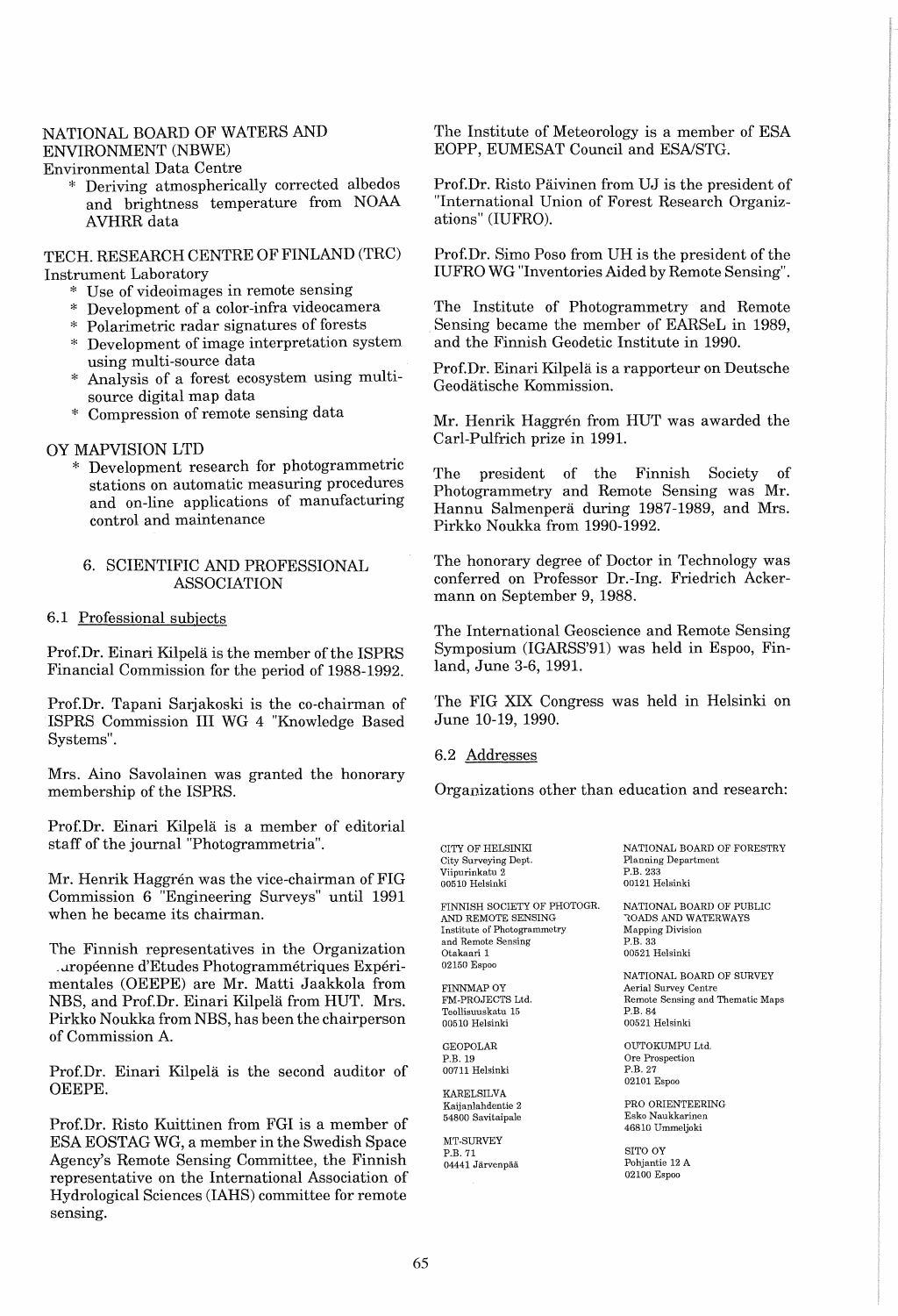SOIL AND WATER Ltd. Italahdenkatu 2 00210 Helsinki

T:MI MIKKO PUNKARI: SATELLITE SURVEYS Veklahti . 02400 Kirkkonummi

TOPOGRAPHIC SERVICE OF FINNISH DEFENSE FORCES  $P$  $R$ .60 00521 Helsinki

#### Education and research organizations:

FOREST RESEARCH INSTITUTE Unioninkatu 40 A 00170 Helsinki

FINNISH GEODETIC INSTITUTE Ilmalankatu 1 A 00240 Helsinki

FINNISH METEOROLOGICAL INSTITUTE (MI) P.B. 503 00101 Helsinki

GEOLOGICAL SURVEY OF FINLAND Kivimiehentie 1 02150 Espoo

HELSINKI UNIV. OF TECHNOLOGY Institute of photogrammetry and remote sensing Institute of space technology Otakaari 1 02150 Espoo

INSTITUTE OF MARINE RESEARCH P.B. 166 00141 Helsinki

NATIONAL BOARD OF WATERS AND ENVIRONMENT Environmental Data Centre P.B.250 00101 Helsinki

TAMPERE UNIV. OF TECHNOLOGY Dept. of Civil Engineering P.B.327 33101 Tampere

rECHNICAL RESEARCH CENTRE OF FINLAND (TRC) Instrument Laboratory P.B. 107 02151 Espoo

Dept. of Geography Hallituskatu 11-13 00100 Helsinki Dept. of Geology and Mineralogy Snellmaninkatu 5 00170 Helsinki UNIVERSITY OF JOENSUU Dept. of Forestry Dept. of Physics P.B.111 80101 Joensuu UNIVERSITY OF OULU Dept. of Civil Engineering Kasarmitie 8 90100 Oulu

UNIVERSITY OF HELSINKI Dept. of Forest Mensuration and Management Unioninkatu 40 B 00170 Helsinki

Dept. of Geography 90570 Oulu

UNIVERSITY OF TURKU Dept. of Surface Geology 20800 Turku

Dept. of Geography Yliopistonmaki 20110 Turku

ÅRO AKADEMI Dept. of Geology and Mineralogy Domkyrktorget 1 20500 Abo

7. PUBLICATIONS

The most important periodical publication on photogrammetry and remote sensing is the "Photogrammetric Journal of Finland" (PJF). It is published by the Finnish Society  $o<sup>r</sup>$ Photogrammetry and Remote Sensing and the Institute of Photogrammetry and Remote Sensing, usually once a year. Another periodical publication is the "Surveying Science in Finland" which is published twice a year and consists of articles on different branches of surveying.

There are four series of publications in Finland:

- 1. Reports of the Institute of Photogrammetry and Remote Sensing (HUT).
- 2. Publications of Finnish Geodetic Institute
- ! 3. Reports of Finnish Geodetic Institute
- 4. Reports of the Department of Geodesy and Photogrammetry (TUT).

No new textbooks have been published in this four year period.

Over one hundred and fifty papers by Finnish scientists have been published in several national and international journals, periodicals and proceedings.

The Finnish Society of Photogrammetry and R\ mote Sensing has released two publications:

> "Recommendations for large-scale aerial photography in Finland"

"Recommendations for very accurate photogrammetric rnapping"

Table I. Aerial photography

|                                             | $84 - 87$                     | 88                                  | 89                                         | 90                                         | Q1                                        |
|---------------------------------------------|-------------------------------|-------------------------------------|--------------------------------------------|--------------------------------------------|-------------------------------------------|
| #Photos<br>b-w<br>infra<br>color<br>color-i | 23346<br>່ ຂ<br>°<br>°<br>228 | 29643<br>58 %<br>38<br>န္<br>$28$ % | 26987<br>55 %<br>℅<br>g<br>18.<br>27.<br>° | 24278<br>56 %<br>ം ക<br>န္ဂ<br>18.<br>26 % | 25453<br>44 %<br>- 2<br>္ဘ<br>21.<br>35 % |

Table II. Aerial triangulation

|                                                              | $84 - 87$           |                            |                             | 90          |       |
|--------------------------------------------------------------|---------------------|----------------------------|-----------------------------|-------------|-------|
| #Models/images<br>Model-analog<br>Model-analytical<br>Bundle | 5560<br>35 %<br>トトー | 8353<br>၀ %<br>15.<br>76 % | 8427<br>4 %<br>12 ≋<br>84 % | 8539<br>1 R | 10609 |